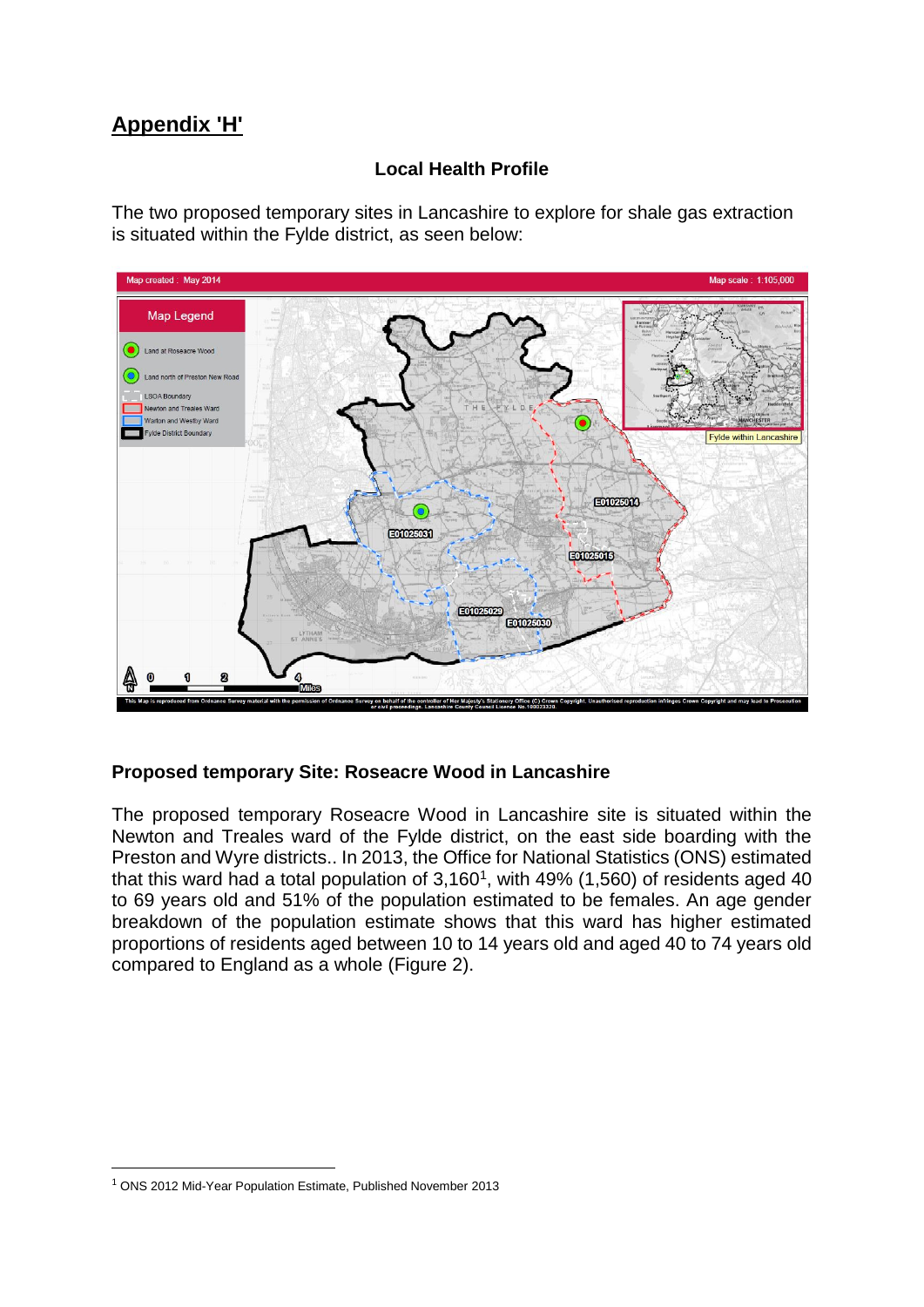

#### **Figure 2: Newton and Treales ONS Mid-2012 Population Estimate by Age band proportion and Gender**

Using the MOSAIC Public Sector Profiler produced by Experian<sup>2</sup>, 29% of the population was classed in **Group G: Rural Reality**. This referred to people who live in rural communities and generally own their relatively low cost homes. Their moderate incomes come mostly from employment with local firms or from running their own small businesses.

A further 28% of residents were classed in **Group A: Country Living**, which referred to people as being considered to be well-off homeowners, who lived in the countryside often beyond easy commuting reach of major towns and cities. Some people were landowners or farmers, others ran small businesses from their homes, some were retired and others commuted distances to professional jobs.

Using Public Health England's Local Health profile tool<sup>3</sup>, the Newton and Treales ward has the highest life estimated life expectancy at birth (2008-12) for females in the Fylde district of 89 years old. The England national average was 83 years old. For males the ward has a life expectancy at birth (2008-12) of 79, which again is one of the highest estimates in the district and in line with the England national average, across all wards, of 79 years old.

The Environment and Health Atlas for England and Wales<sup>4</sup> is an independent publication produced by the UK Small Area Health Statistics Unit (SAHSU). It is part of the MRC-PHE Centre for Environment and Health and is funded by the Medical Research Council and Public Health England. It was published in April 2014 and shows the relative risks for a 25 year period (1985-2009), for a number of health conditions. The relative risks represent the risk of an area (ward) relative to average risk in England and Wales. These are adjusted for age, deprivation and chance fluctuations due to small numbers.

<sup>2</sup> http://www.segmentationportal.com

<sup>3</sup> Public Health England. (2014). *Local Health.* Available: http://www.localhealth.org.uk. Last accessed 30/09/2014.

<sup>4</sup> Small Area Health Statistics Unit (SAHSU). (2014). The Environment and Health Atlas for England and Wales. Available: http://www.envhealthatlas.co.uk/. Last accessed 01/10/2014.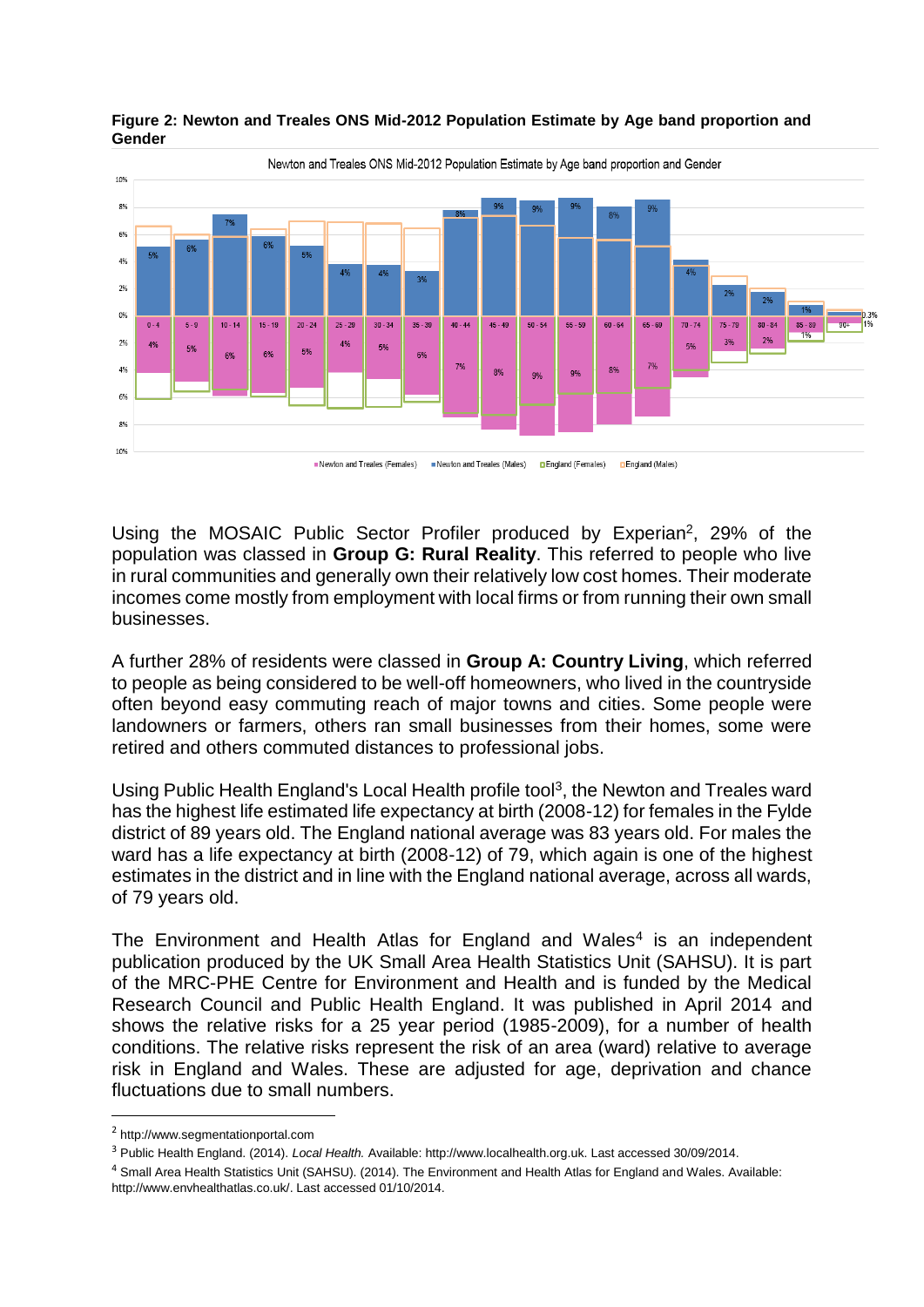Using the atlas, the Newton and Treales have above average relative risk for females, for the following conditions:

- Bladder Cancer;
- Chronic obstructive pulmonary disease (COPD);
- Heart Disease:
- Liver Cancer;
- Low Birth Weight;
- Lung Cancer;
- Mesothelioma Cancer:
- Sill births: and
- Skin Cancer.

And for males it is estimated to have above average relative risk for the following areas:

- Chronic obstructive pulmonary disease (COPD);
- Heart Disease;
- Liver Cancer: and
- Lung Cancer.

All-cause mortality is a fundamental and probably the oldest measure of the health status of a population. It represents the effect of the prevalence of risk factors, prevalence and severity of disease, and the effectiveness of interventions and treatment. Differences in levels of all-cause mortality may reflect health inequalities between different population groups.

The Local Health profile tool enables comparisons to the standardised mortality ratio (SMR)<sup>5</sup> for this ward against not only the ratio of the other wards from the district but also against the Fylde district as a whole ratio, the Lancashire county $6$  ratio and the England national ratio. Looking at the ratio for all-cause mortality, All-cancers, Allcircularly diseases, Coronary heart disease, Stroke and Respiratory diseases the ward had a significantly better ratio than the England national average for all-cause mortality and Respiratory diseases (Figure 3).

<sup>&</sup>lt;sup>5</sup> SMRs calculated by dividing the observed total deaths in the area by the expected deaths and multiplying by 100

<sup>&</sup>lt;sup>6</sup> The Lancashire county geography covers the Burnley, Chorley, Fylde, Hyndburn, Lancaster, Pendle, Preston, Ribble Valley, Rossendale, South Ribble, West Lancashire and Wyre districts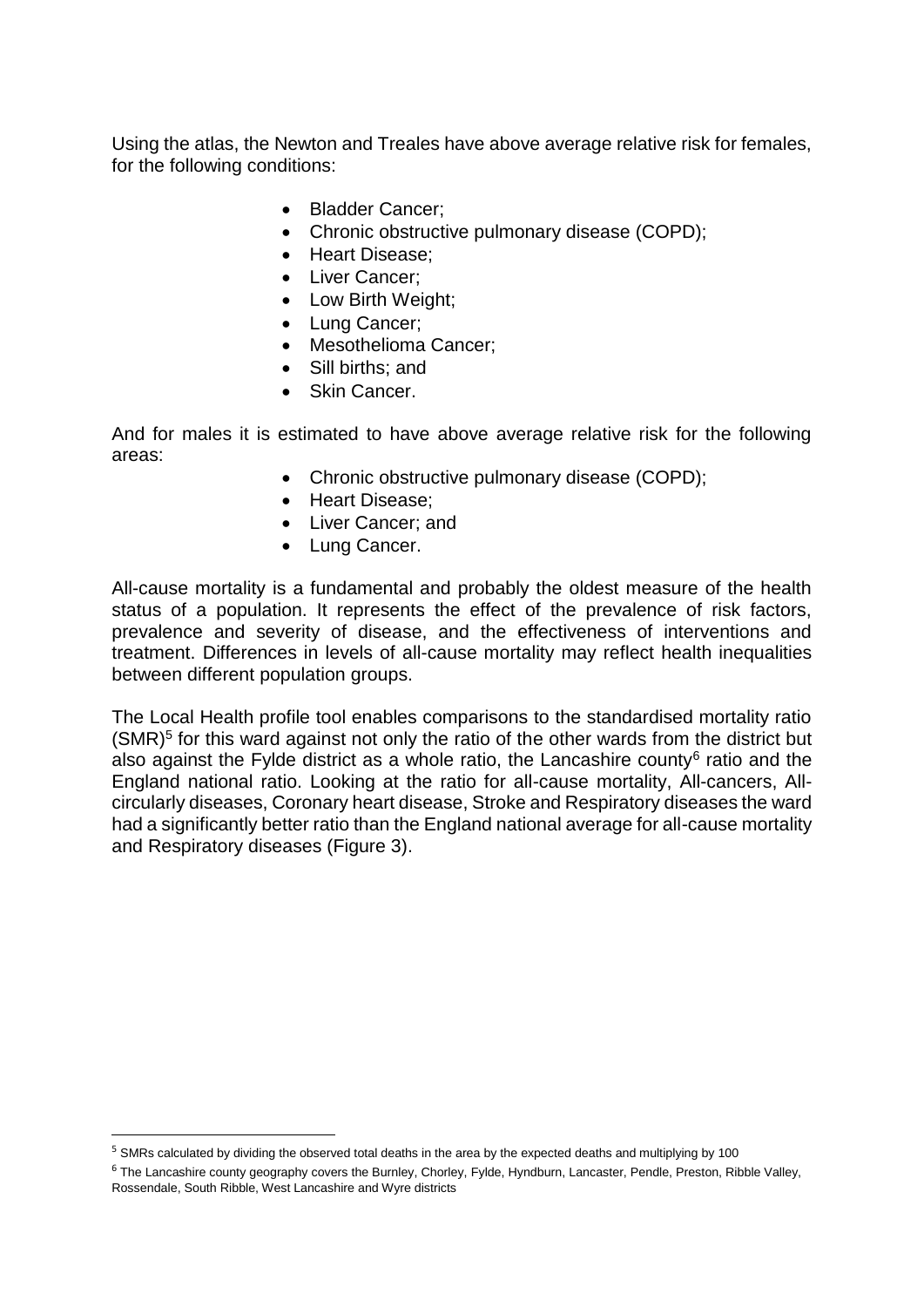**Figure 3: Newton and Treales, Causes of death, all ages, standardised mortality ratios (SMRs), 2008-12)**

| Indicator                                                                                            | <b>SMR</b> | <b>Fylde district</b> | <b>Lancashire county</b> | <b>England</b> |  |  |  |
|------------------------------------------------------------------------------------------------------|------------|-----------------------|--------------------------|----------------|--|--|--|
| All-cause mortality                                                                                  | 81.1       | 99.7                  | 108.4                    | 100            |  |  |  |
| All-cancers                                                                                          | 83.1       | 97.8                  | 103.7                    | 100            |  |  |  |
| All-circulary diseases                                                                               | 71.2       | 100.7                 | 111.2                    | 100            |  |  |  |
| Coronary heart disease                                                                               | 712        | 91.3                  | 115.3                    | 100            |  |  |  |
| <b>Stroke</b>                                                                                        | 59.6       | 106.3                 | 110.8                    | 100            |  |  |  |
| Respiratory diseases                                                                                 | 39.4       | 106.3                 | 117.2                    | 100            |  |  |  |
| Not significantly different<br>Significantly better than England<br>Significantly worse than England |            |                       |                          |                |  |  |  |

Looking at the premature mortality ratios, the ward was not reporting any significantly different ratios to the England national average.

#### **Proposed temporary Site: Preston New Road in Lancashire site**

The proposed temporary Preston New Road in Lancashire site is situated within the Warton and Westby ward of the Fylde district, situated fairly centrally within the district and boarding with the River Ribble to the South and the Blackpool district to the North. In 2013, the Office for National Statistics (ONS) estimated that this ward had a total population of  $4,736^7$ , with  $44\%$  (2,104) of residents aged 45 to 74 years old. An age gender breakdown of the population estimate shows that this ward has higher estimated proportions of residents aged between 45 to 84 years old than England as a whole (Figure 4).



#### **Figure 4: Newton and Treales ONS Mid-2012 Population Estimate by Age band proportion and Gender**

Using the MOSAIC Public Sector Profiler, 19% of the population is categorised in **Group A: Country Living**, which referred to people considered to be well-off homeowners, who lived in the countryside often beyond easy commuting reach of

<sup>7</sup> ONS 2012 Mid-Year Population Estimate, Published November 2013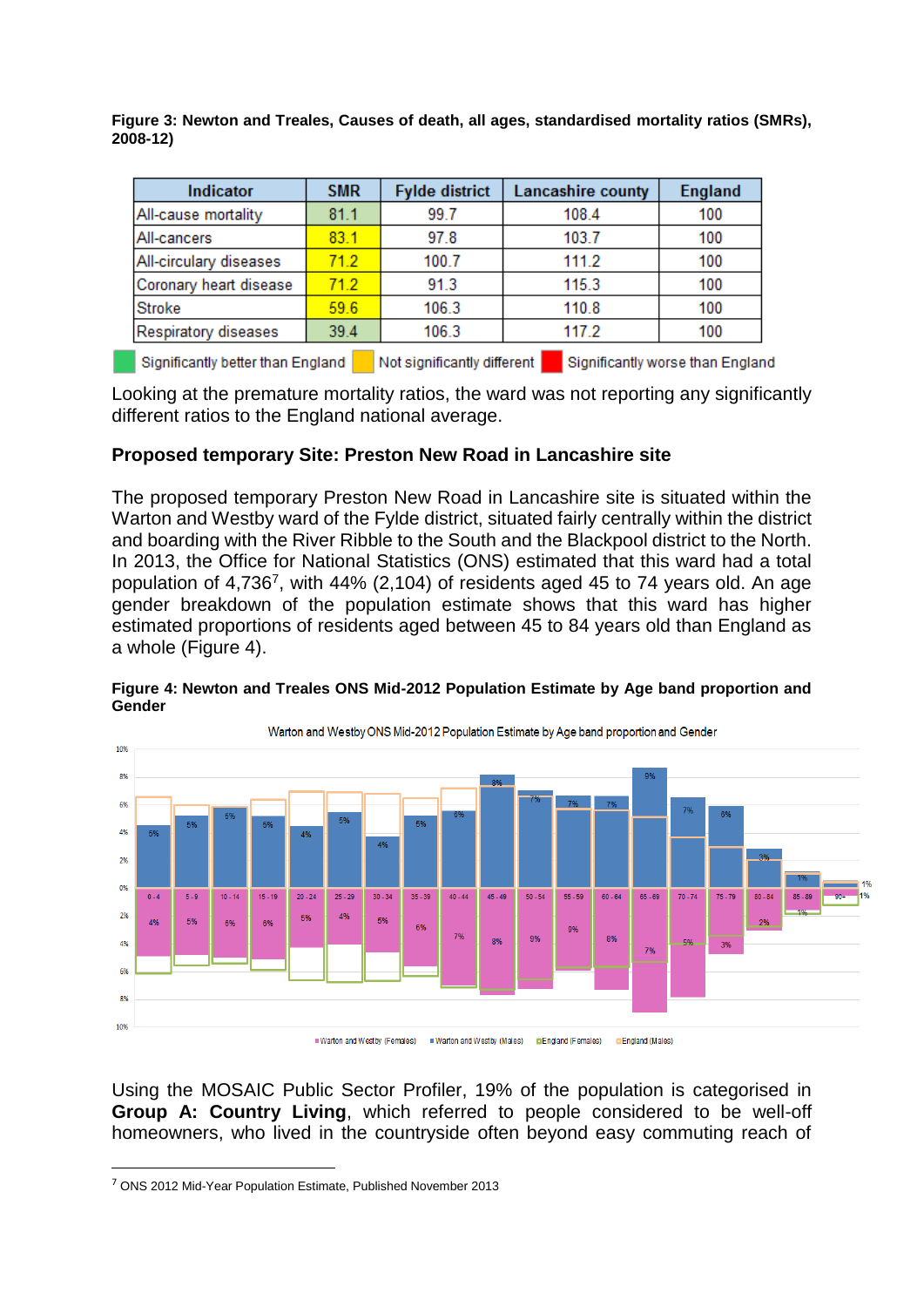major towns and cities. Some people were landowners or farmers, others ran small businesses from home, some were retired and others commuted distances to professional jobs.

17% were classed in **Group F: Senior Security**, which relates to elderly singles and couples who lived independently in comfortable homes that they own. Property equity gives them a reassuring level of financial security. This group included people who have remained in their family homes after their children have left, and those who have chosen to downsize to live among others of similar ages and lifestyles.

Additionally, 14% of the population were classed in **Group E: Suburban Stability**, considered to be typically mature couples or families, some enjoying recent emptynest status and others with older children still at home. They live in mid-range family homes in traditional suburbs where they have been settled for many years.

Using Public Health England's Local Health profile tool, the Warton and Westby ward has one of the highest life estimated life expectancy at birth (2008-12) for males in the Fylde district of 80 years old. The England national average was 79 years old. For females the ward has a life expectancy at birth (2008-12) of 82 years old and although this is one of the lower estimates in the district, it is in line with the England national average, across all wards, of 83 years old.

The Environment and Health Atlas for England and Wales, reports that the Warton and Westby ward has above average relative risk for females, for the following conditions:

- Bladder Cancer:
- Chronic obstructive pulmonary disease (COPD);
- Heart Disease:
- Liver Cancer;
- Lung Cancer;
- Mesothelioma Cancer;
- Sill births: and
- Skin Cancer.

And for males it is estimated to have above average relative risk for the following areas:

- Chronic obstructive pulmonary disease (COPD)
- Heart Disease
- Liver Cancer

Looking at the latest all-age mortality ratios, using the Local Health profile tool, this ward was not reporting any significantly different standardised mortality ratios (SMR), for any of the conditions examined (Figure 5).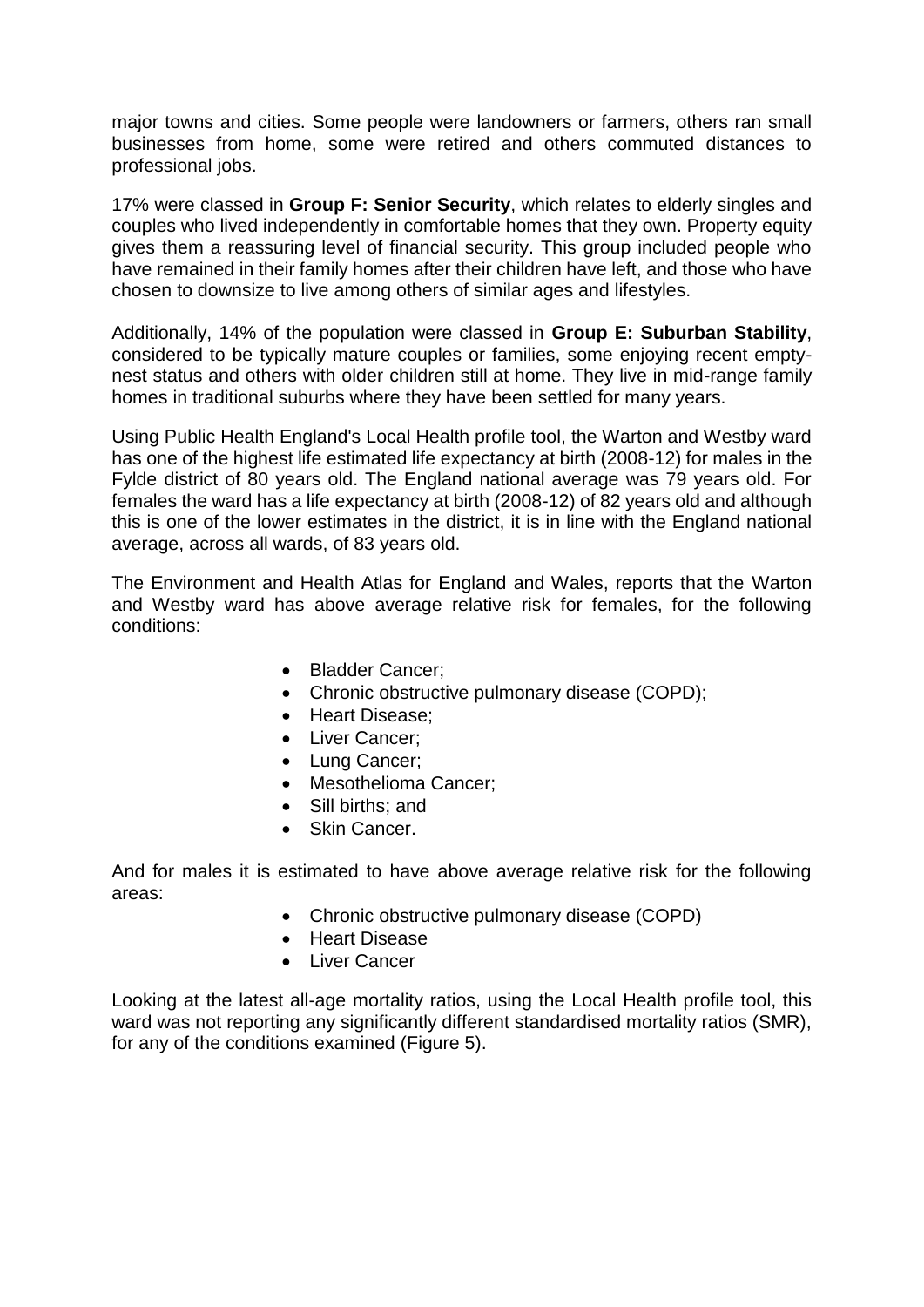| Indicator              | <b>SMR</b> | <b>Fylde district</b> | <b>Lancashire county</b> | <b>England</b> |
|------------------------|------------|-----------------------|--------------------------|----------------|
| All-cause mortality    | 96.1       | 99.7                  | 108.4                    | 100            |
| All-cancers            | 102.4      | 97.8                  | 103.7                    | 100            |
| All-circulary diseases | 1024       | 100.7                 | 111.2                    | 100            |
| Coronary heart disease | 108        | 91.3                  | 115.3                    | 100            |
| <b>Stroke</b>          | 82.5       | 106.3                 | 110.8                    | 100            |
| Respiratory diseases   | 111.2      | 106.3                 | 117.2                    | 100            |

**Figure 5: Warton and Westby, Causes of death, all ages, standardised mortality ratios (SMRs), 2008-12)**

Not significantly different Significantly better than England Significantly worse than England



The situation was the same with the premature mortality figures, with the ward not reporting any significantly different SMRs from the England national ratios.

## F.

A separate profile of people living within 2 and 5 mile radius is described below. **Proposed Site: Plumpton Hall Farm**

# **2 mile radius**

The population within a 2 mile radius is 4,332.A little more than half of them are women. The population density of the area is 20 people per hectare. There are 922 people aged 0-19 years old within a 2 mile radius. They make up 21.3% of the area population. There are 2,384 people aged 20 to 64 years (55% of the population). 1,026 people are aged 65 and over (23.7% of the population).

| <b>Total</b><br>population | <b>Males</b> | Females | Area<br>(hectares) | <b>Population</b><br>density | $0 - 19$ | 20-64 | 65 and<br>over |
|----------------------------|--------------|---------|--------------------|------------------------------|----------|-------|----------------|
| 4,332                      | 2,108        | 2,224   | 3,545              | 19.9                         | 922      | 2,384 | 1,026          |

Most of the population (3,331 people, 77%) did not have long-term conditions or health problems that limited their day-to-day activities. 482 people (11%) had day-to-day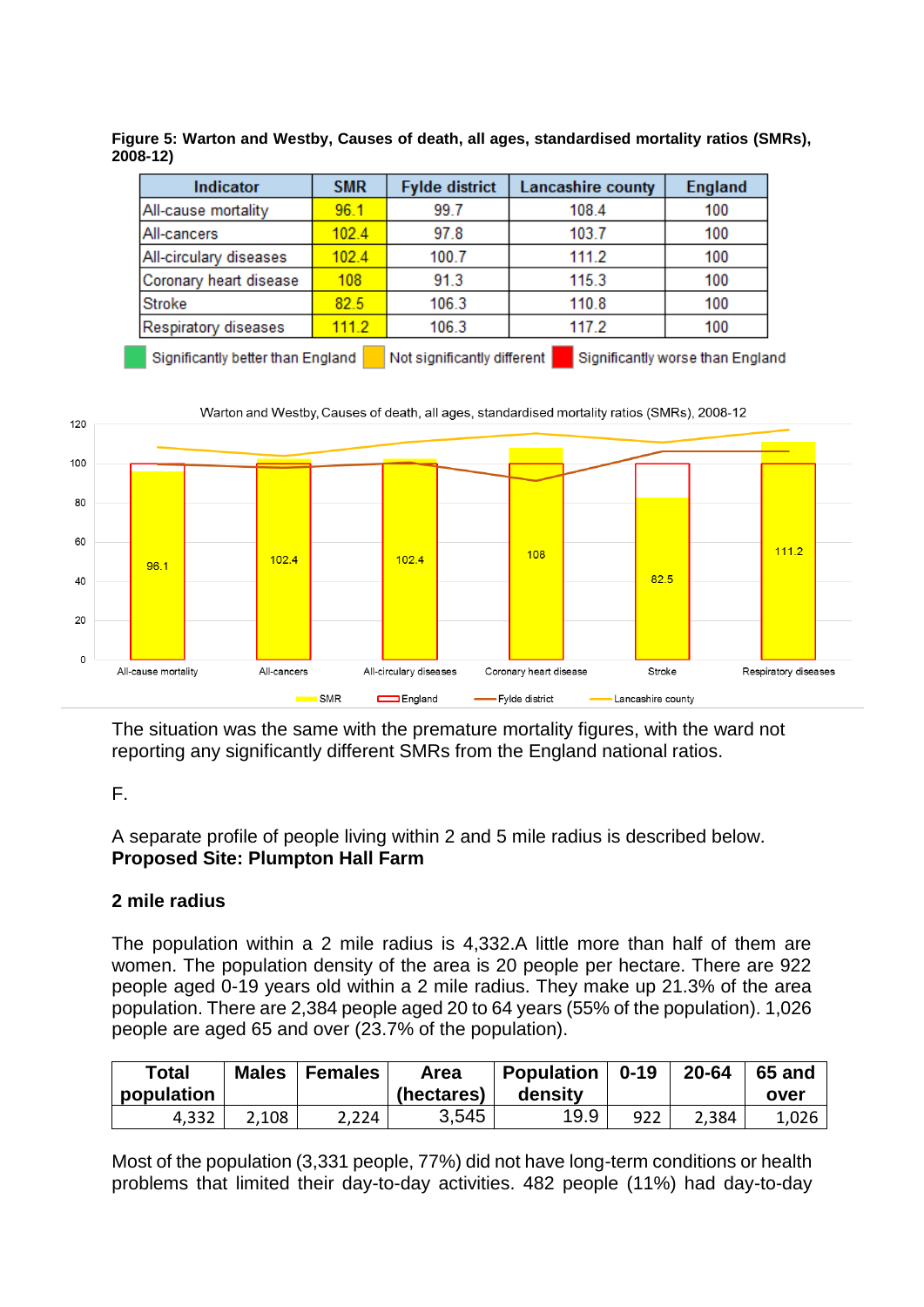activities limited a lot and a further 519 (12%) people had them limited a little. Most of the population (3,329 people, 76.8%) had very good or good health. 324 people (7.5%) had very bad or bad health.

| Day-to-<br>day<br>activities<br>limited a<br>lot | Day-to-day<br>activities<br>limited a<br>little | Day-to-<br>day<br>activities<br>not<br><b>limited</b> | <b>Health</b><br>- very<br>good | <b>Health</b><br>$\equiv$<br>good | <b>Health</b><br>-fair | Heath $-$<br>bad | <b>Health</b><br>- very<br>bad |
|--------------------------------------------------|-------------------------------------------------|-------------------------------------------------------|---------------------------------|-----------------------------------|------------------------|------------------|--------------------------------|
| 482                                              | 519                                             | 3,331                                                 | 1,792                           | 1,537                             | 679                    | 254              | 70 I                           |

The population aged 16 to 74 years within a 2 mile radius is 3,164. 416 people (13%) are employed full-time and 718 are retired (22.7%). 940 people (29.7 %) are unemployed.

| residents   active;<br>aged 16<br>to 74 | All usual   Economically<br>employee;<br>full-time | <b>Economically   Economically</b><br>active;<br>unemployed | inactive;<br>retired |
|-----------------------------------------|----------------------------------------------------|-------------------------------------------------------------|----------------------|
| 3,164                                   | 416                                                | 940                                                         |                      |

## **Mosaic analysis: 1,902 households (Mosaic)**

Group 'country living', is dominant (23%) (483 households) for households. Described as well-off owners in rural locations enjoying the benefits of country life. The key features are:

- Rural locations:
- Well-off homeowners;
- Attractive detached homes;
- Higher self-employment;
- High car ownership; and
- High use of Internet.

Second group at 19.1% is 'prestige positions', described as established families in large detached homes living upmarket lifestyles. (363 households). The key features are:

- High value detached homes;
- Married couples:
- Managerial and senior positions;
- Supporting students and older children;
- High assets and investments; and
- Online shopping and banking.

#### **5 mile radius**

The population within a 5 mile radius is 196,510. A little more than half of them are women. The population density of the area is 55 people per hectare. There are 42,917 people aged 0-19 years old within a 2 mile radius. They make up 22% of the area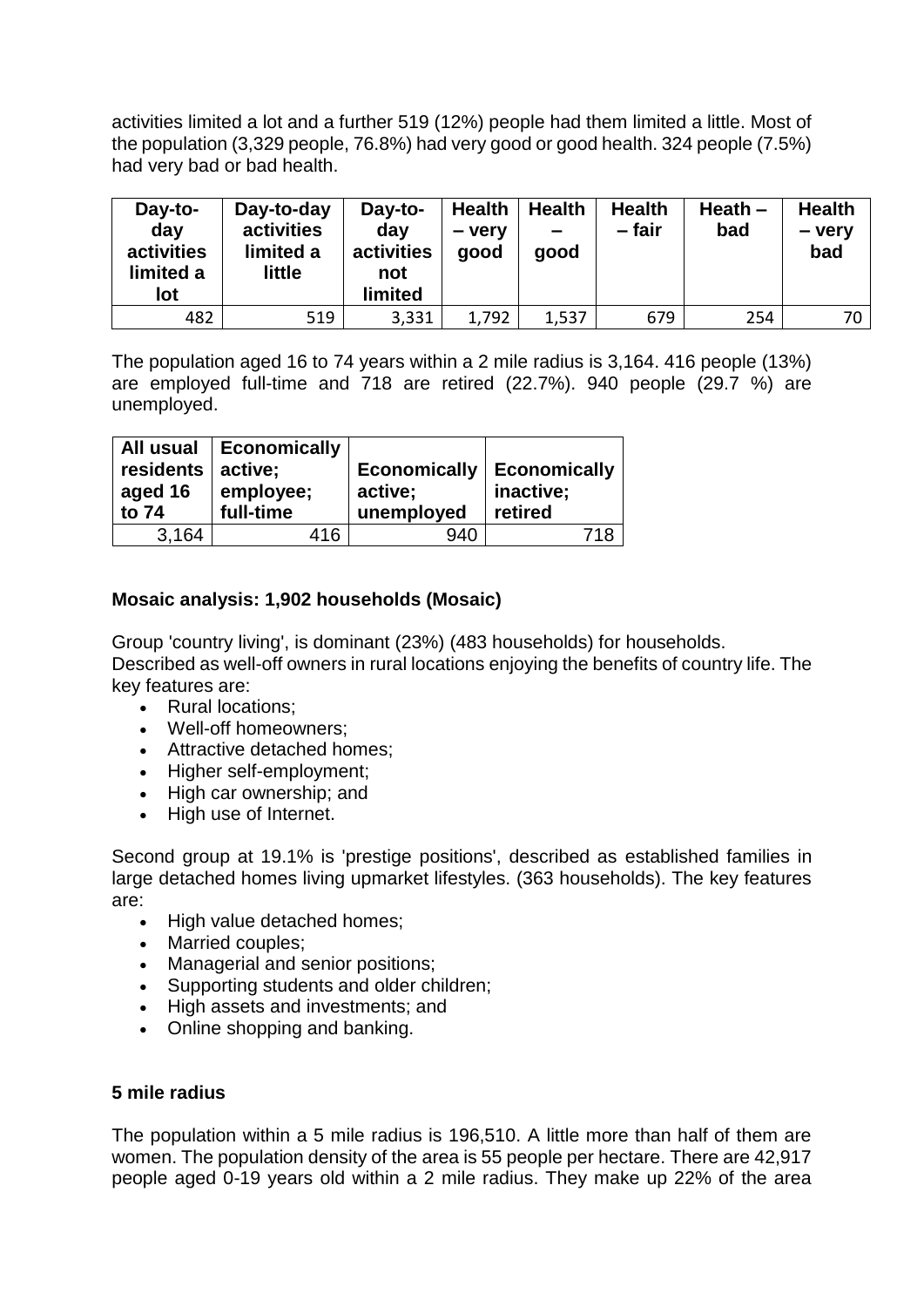population. There are 112,814 people aged 20 to 64 years (57.7% of the population). 40,779 people are aged 65 and over (20.9% of the population).

| <b>Total</b><br>population | <b>Males</b> | <b>Females</b> | Area<br>(hectares) | <b>Population</b><br>density | $0 - 19$ | $20 - 64$                 | 65<br>and |
|----------------------------|--------------|----------------|--------------------|------------------------------|----------|---------------------------|-----------|
|                            |              |                |                    |                              |          |                           | over      |
| 196,510 96,086             |              | 100,424        | 18,201             | 55.27                        |          | 42,917   112,814   40,779 |           |

Most of the population (149,960 people, 76.3%) did not have long-term conditions or health problems that limited their day-to-day activities. 23,521 people (12%) had dayto-day activities limited a lot and a further 23,029 (11.7%) people had them limited a little. Most of the population (149,187 people, 76%) had very good or good health. 15,719 people (8%) had very bad or bad health.

| Day to<br>day<br>activities<br>limited a<br>lot | Day to<br>dav<br>activities<br>limited a<br>little | Day to<br>day<br>activities<br>not<br><b>limited</b> | <b>Health</b><br>- very<br>good | <b>Health</b><br>-<br>good | <b>Health</b><br>– fair | Heath<br>– bad | <b>Health</b><br>- verv<br>bad |
|-------------------------------------------------|----------------------------------------------------|------------------------------------------------------|---------------------------------|----------------------------|-------------------------|----------------|--------------------------------|
| 23,521                                          | 23,029                                             | 149,960                                              | 82,769                          | 66,418                     | 31,604                  | 12,157         | 3,562                          |

The population aged 16 to 74 within a 5 mile radius is 143,128. 20,040 people (14%) are employed full-time and 25,237 are retired (17.6%). 7,106 people (5%) are unemployed.

|                       | All Usual   Economically |                     |                     |
|-----------------------|--------------------------|---------------------|---------------------|
| residents $ $ active; |                          | <b>Economically</b> | <b>Economically</b> |
| aged 16               | employee;                | active;             | inactive;           |
| to 74                 | full-time                | unemployed          | retired             |
| 143,128               | 20,040                   | 7,106               | 25,237              |

## **Mosaic analysis: 92,274 households (Mosaic)**

Group 'transient renters' is dominant (15.4%) (14,245 households) for households within a 5 mile radius. Described as single people privately renting low cost homes for the short term. The key features are:

- Private renters;
- Low length of residence:
- Low cost housing;
- Singles and sharers;
- Older terraces; and
- Few landline telephones.

The second largest group is senior security, described as elderly people with assets who are enjoying a comfortable retirement, 12.9% (11,871 households). These groups are residents of Blackpool, parts of which are covered by this large radius. The key features are:

- Elderly singles and couples;
- Homeowners;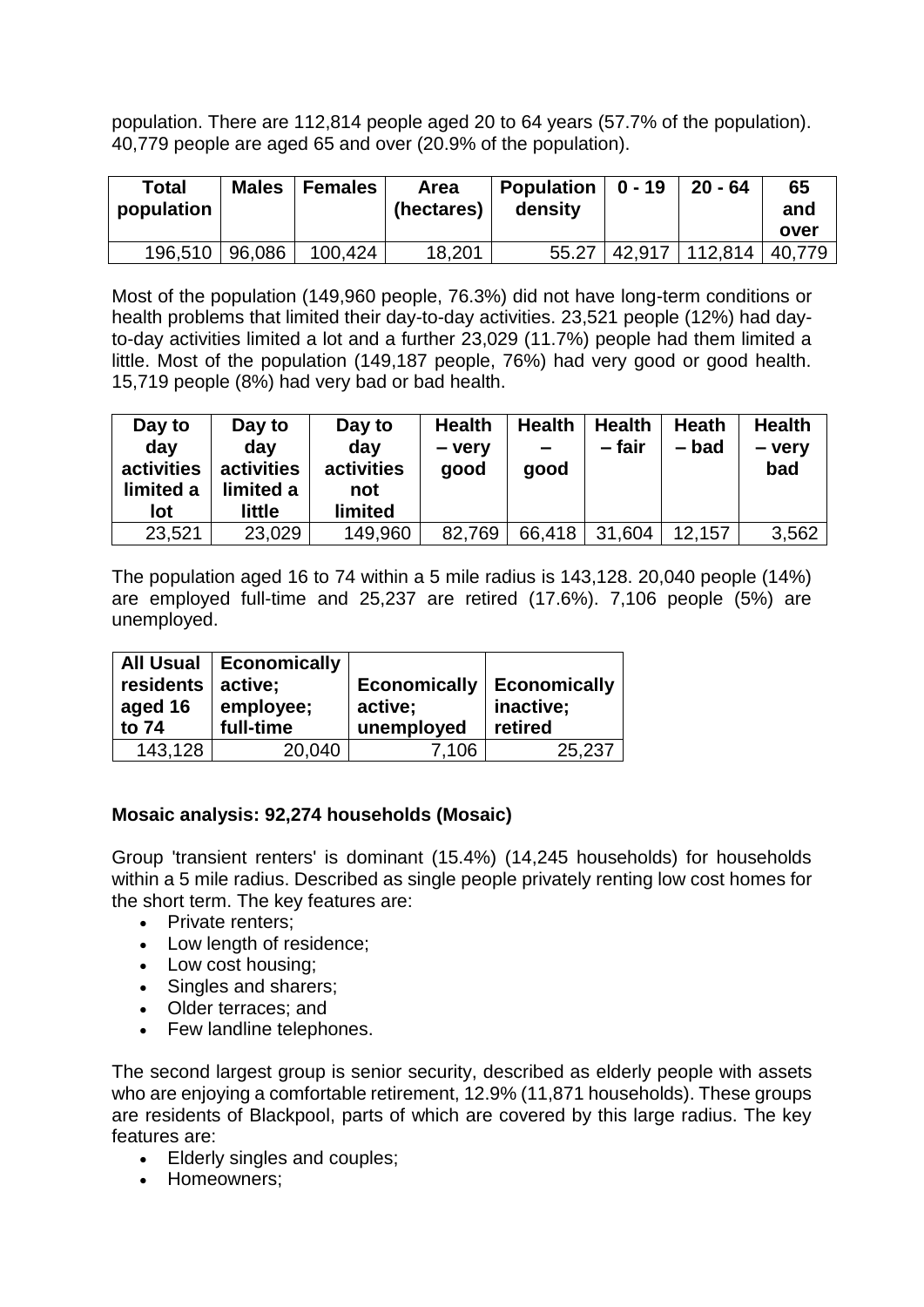- Comfortable homes:
- Additional pensions above state;
- Don't like new technology; and
- Low mileage drivers.



#### **Index of Multiple Deprivation 2010**

The proposed Plumpton Hall Farm site is in an LSOA that is in the least deprived 50% of all LSOAs in England. Similarly, the vast majority of surrounding area within a 2 mile radius is not deprived. To the west, the area covers most of an LSOA in Blackpool that is in the 10% most deprived in England.

The 5 mile radius area is very varied in terms of deprivation. Generally speaking it splits east to west. To the east, the LSOAs are mostly in the 50% least deprived in England. To the west, they are generally in the least deprived 50% of areas in England (with some exception in the north west and south west). Many of the areas in the west are in the 10% most deprived in England.

## **ProposedSite: Roseacre Wood**

## **2 mile radius**

The population within a 2 mile radius is 2,522.The gender split is almost equal. The population density of the area is 4.4 people per hectare. There are 539 people aged 0-19 years old within a 2 mile radius. They make up 21.4% of the area population. There are 1,501 people aged 20 to 64 years (59.5% of the population). 482 people are aged 65 and over (19.1% of the population).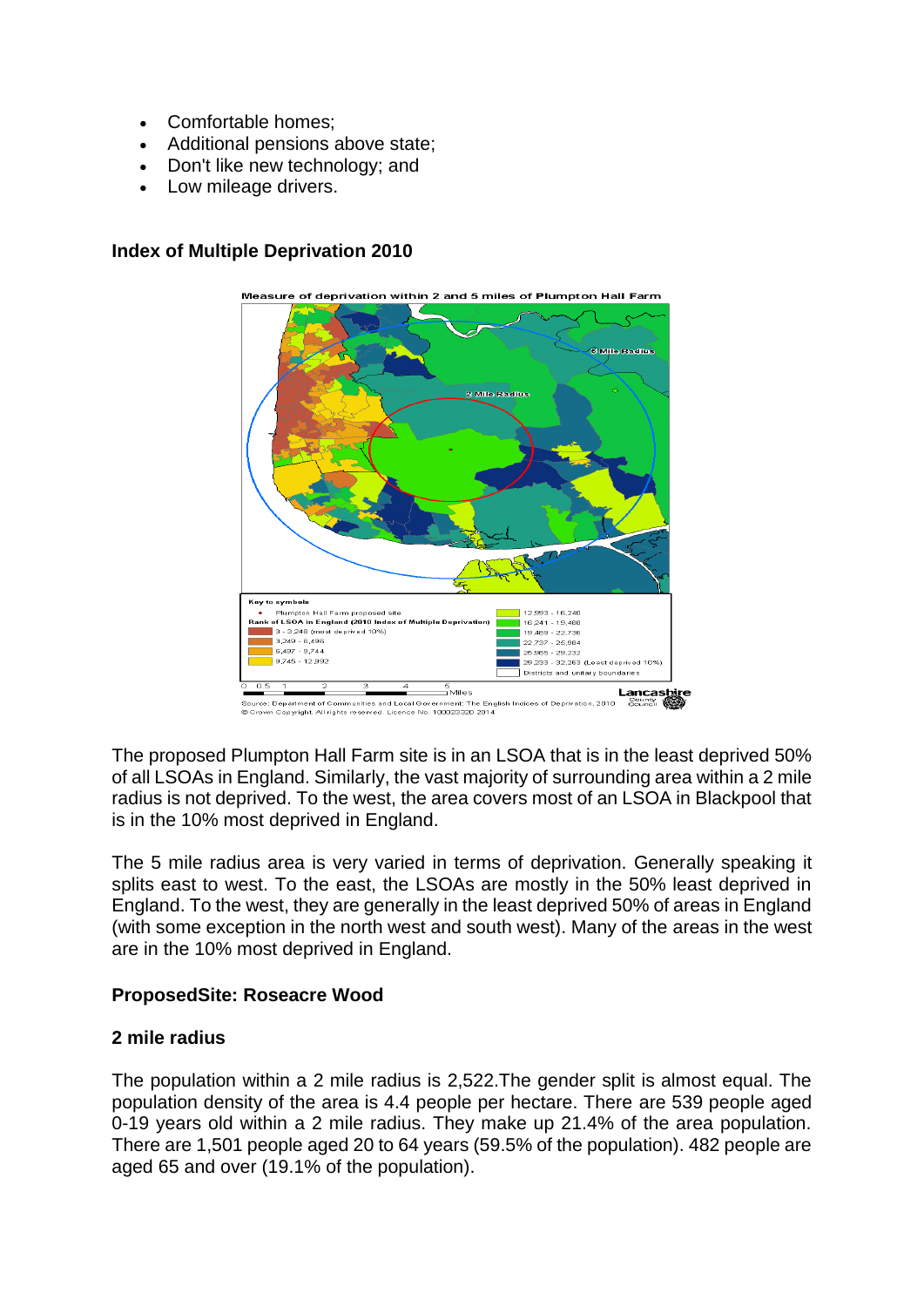| <b>Total</b><br>populatio | <b>Males</b> | <b>Femal</b><br>es | Area<br>(hectar<br>es) | <b>Populatio</b><br>n density | $0 - 19$ | 20-64 | $65+$ |
|---------------------------|--------------|--------------------|------------------------|-------------------------------|----------|-------|-------|
| 2,522                     | .235         | . 287.             | 3,628                  | 4.37                          | 539      | ,501  | 482   |

Most of the population (2,088 people, 82.8%) did not have long-term conditions or health problems that limited their day-to-day activities. 187 people (7.4%) had day-today activities limited a lot and a further 247 (9.8%) people had them limited a little. Most of the population (2,083 people, 82.6%) had very good or good health. 427 people (17%) had very bad or bad health.

| Day-to-<br>day<br>activities<br>limited a<br>lot | Day-to-<br>day<br>activities<br>limited a<br>little | Day-to-<br>day<br>activities<br>not<br>limited | <b>Health</b><br>- very<br>good | <b>Health</b><br>-<br>good | <b>Health</b><br>- fair | Heath $-$<br>bad | <b>Health</b><br>- very<br>bad |
|--------------------------------------------------|-----------------------------------------------------|------------------------------------------------|---------------------------------|----------------------------|-------------------------|------------------|--------------------------------|
| 187                                              | 247                                                 | 2,088                                          | 1,246                           | 837                        | 356                     | 71               | 12                             |

The population aged 16 to 74 years within a 2 mile is 1,890. 245 people (13%) are employed full time and 326 are retired (17%). Only 37 people (less than 2%) are unemployed.

|                     | All usual   Economically |                             |           |
|---------------------|--------------------------|-----------------------------|-----------|
| residents   active; |                          | Economically   Economically |           |
| aged 16             | employee;                | active;                     | inactive; |
| to 74               | full-time                | unemployed                  | retired   |
| 1.890               | 245                      |                             |           |

## **Mosaic analysis: 995 households (Mosaic)**

Group 'country living' is dominant group at 618 households and at 62.1% is described above. Group 'rural reality' is second at 306 households and 30.8%. Described as householders living in inexpensive homes in village communities. The key features are:

- Rural locations;
- Village and outlying houses;
- Agricultural employment;
- Most are homeowners:
- Affordable value homes; and
- Slow Internet speeds.

#### **5 mile radius**

The population within a 5 mile radius is 39,132. The gender split is almost equal. The population density of the area is 23.8 people per hectare. There are 9,119 people aged 0-19 years old within a 5 mile radius. They make up 23.3% of the area population. There are 22,960 people aged 20 to 64 years (58.7% of the population). 7,053 people are aged 65 and over (18% of the population).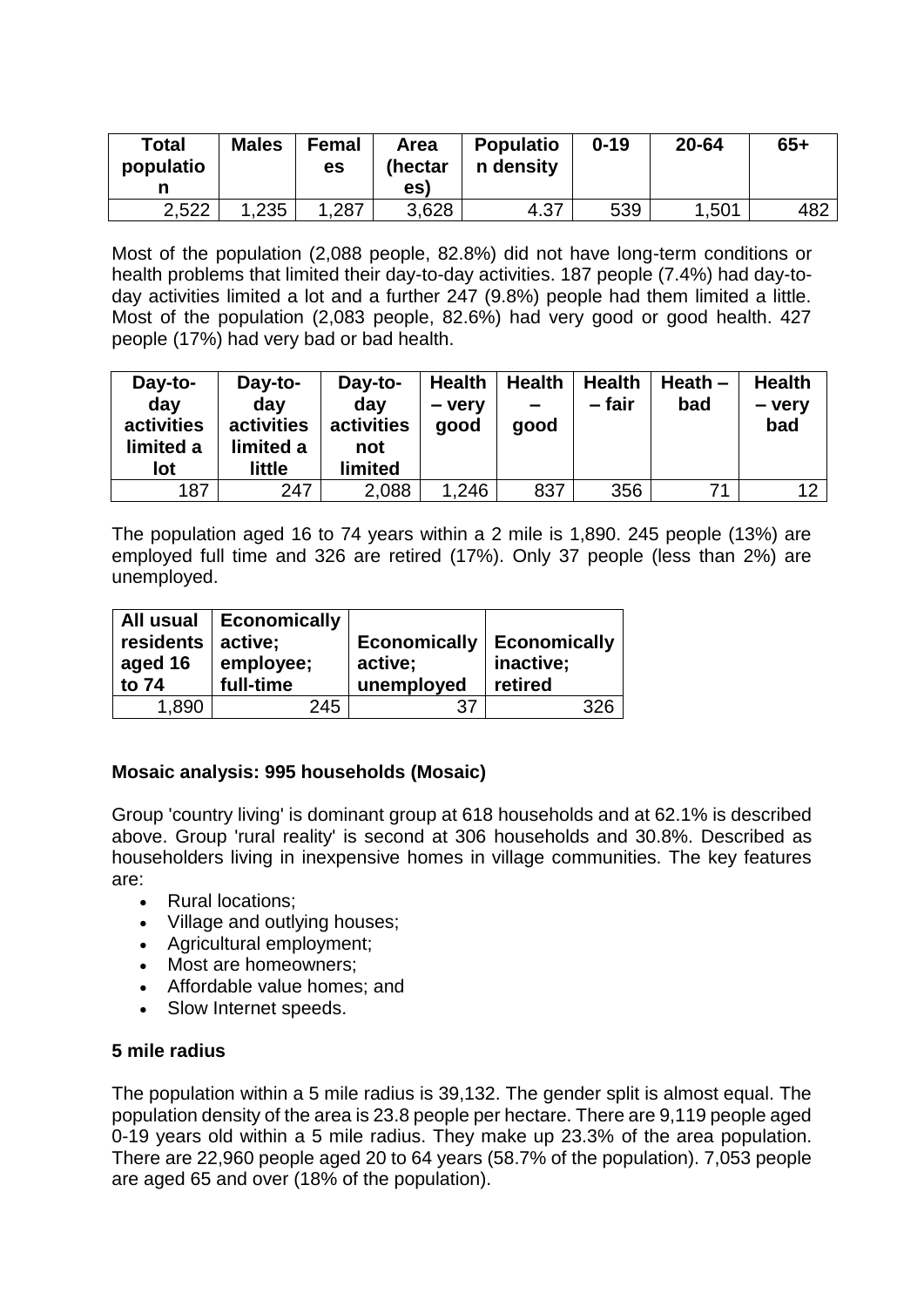| <b>Total</b><br>population | <b>Males</b> | <b>Females</b> | Area<br>(hectares) | Population<br>density | $0 - 19$ | $20 -$<br>64 | $65+$ |
|----------------------------|--------------|----------------|--------------------|-----------------------|----------|--------------|-------|
| 39,132                     | 19,385       | 19,747         | 19,668             | 23.8                  | 9,119    | 22,960       | 7,053 |

Most of the population (32,373 people, 82.7%) did not have long-term conditions or health problems that limited their day-to-day activities. 3,167 people (8.1%) had dayto-day activities limited a lot and a further 3,592 (9.2%) people had them limited a little. Most of the population (32,269 people, 82.5%) had very good or good health. 1,907 people (4.9%) had very bad or bad health.

| Day-to-<br>day<br>activities<br>limited a<br>lot | Day-to-<br>day<br>activities<br>limited a<br>little | Day-to-<br>day<br>activities<br>not<br>limited | <b>Health</b><br>- very<br>good | Health<br>– good | <b>Health</b><br>– fair | Heath<br>- bad | <b>Health</b><br>- very<br>bad |
|--------------------------------------------------|-----------------------------------------------------|------------------------------------------------|---------------------------------|------------------|-------------------------|----------------|--------------------------------|
| 3,167                                            | 3,592                                               | 32,373                                         | 19,166                          | 13,103           | 4,956                   | 1,510          | 397                            |

The population aged 16 to 74 within a 5 mile radius is 29,001. 4,070 people (14%) are employed full time and 4,890 are retired (17%). 759 people (2.6%) are unemployed.

| All usual<br>residents   active;<br>aged 16<br>to 74 | Economically<br>employee;<br>full-time | <b>Economically</b><br>active;<br>unemployed | Economically<br>inactive;<br>retired |
|------------------------------------------------------|----------------------------------------|----------------------------------------------|--------------------------------------|
| 29,001                                               | 4,070                                  | 759                                          | 4,890                                |

## **Mosaic analysis: 16,426 households (Mosaic)**

Group 'country living' is dominant at 21.6% and 3,546 households, second is 'rural reality' at 1,966 households and 12%, and 'suburban stability' group comes next at 11% and at 1,811 households, described as mature suburban owners living settled lives in mid-range housing, as outskirts of Preston fall within this radius. The key features are:

- Older families:
- Some adult children at home;
- Suburban mid-range homes;
- 3 bedrooms:
- Have lived at same address some years; and
- Research on internet.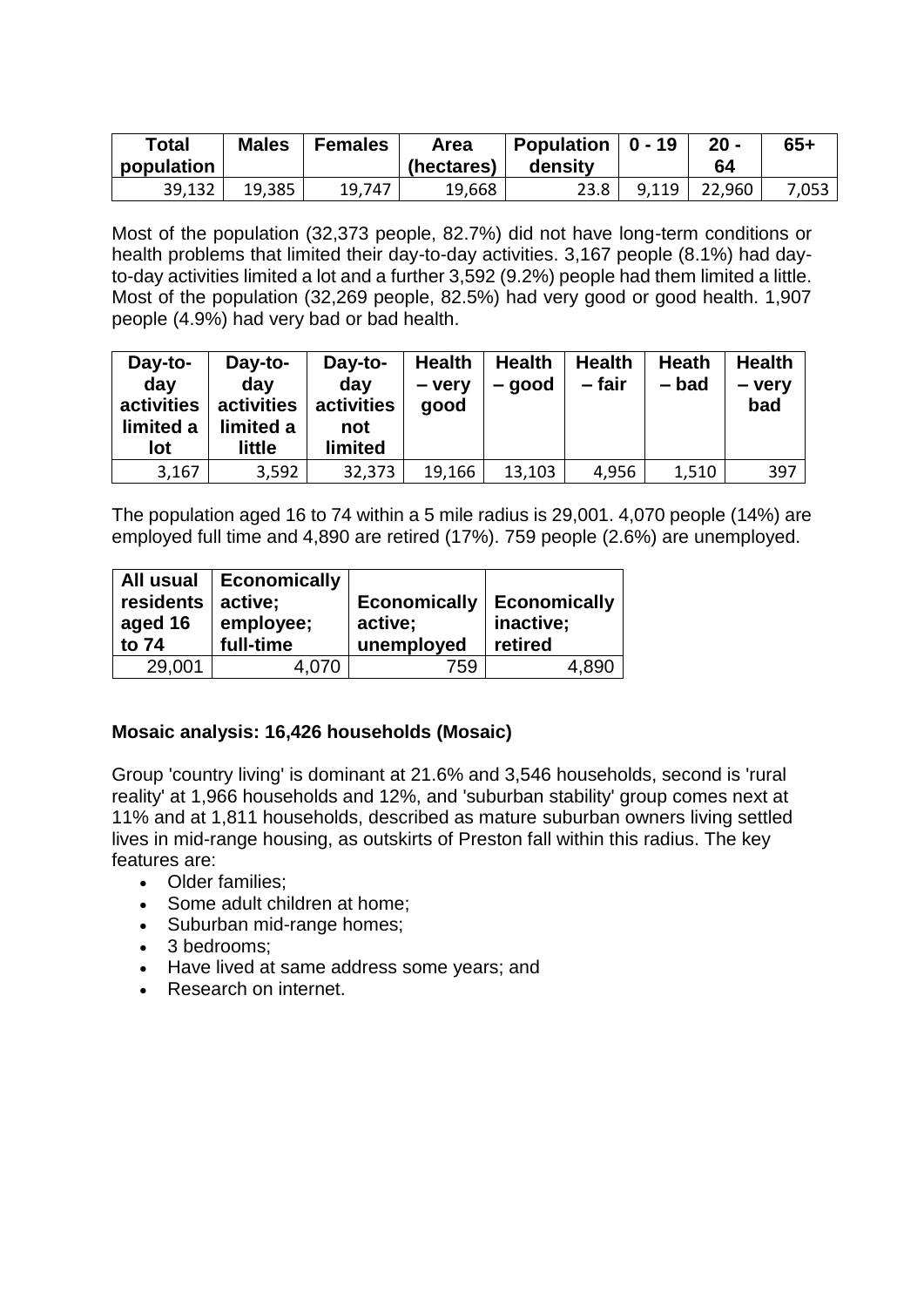# **Index of Multiple Deprivation 2010**



The proposed Roseacre Wood site is in an LSOA that is in the least deprived 50% of all LSOAs in England. Similarly, the surrounding area within a 2 mile radius is not deprived.

The vast majority of the 5 mile radius area is not deprived. Three areas fall just inside the 50% most deprived in England. One is in the 40% most deprived.

#### **Fylde comparative data**

At the 2011 Census, the population of Fylde was 75,757 people. Just over half (51%) were women.20% were aged 0-19 years old. 55% were aged 20 to 64 years and 24% were aged 65 or over.

Most of the population (78%) did not have their day-to-day activities limited by longterm conditions or ill health. 10% had their activities limited a lot and a further 11.5% were limited a little. 59,406 people (78.4%) had very good or good health. 4,732 (6%) people had very bad or bad health.

There were 54,544 residents aged 16 to 74 years old. 20,222 (37%) were employed full time and 11,262 (20.6%) were retired.1,687 people 3%) were unemployed.